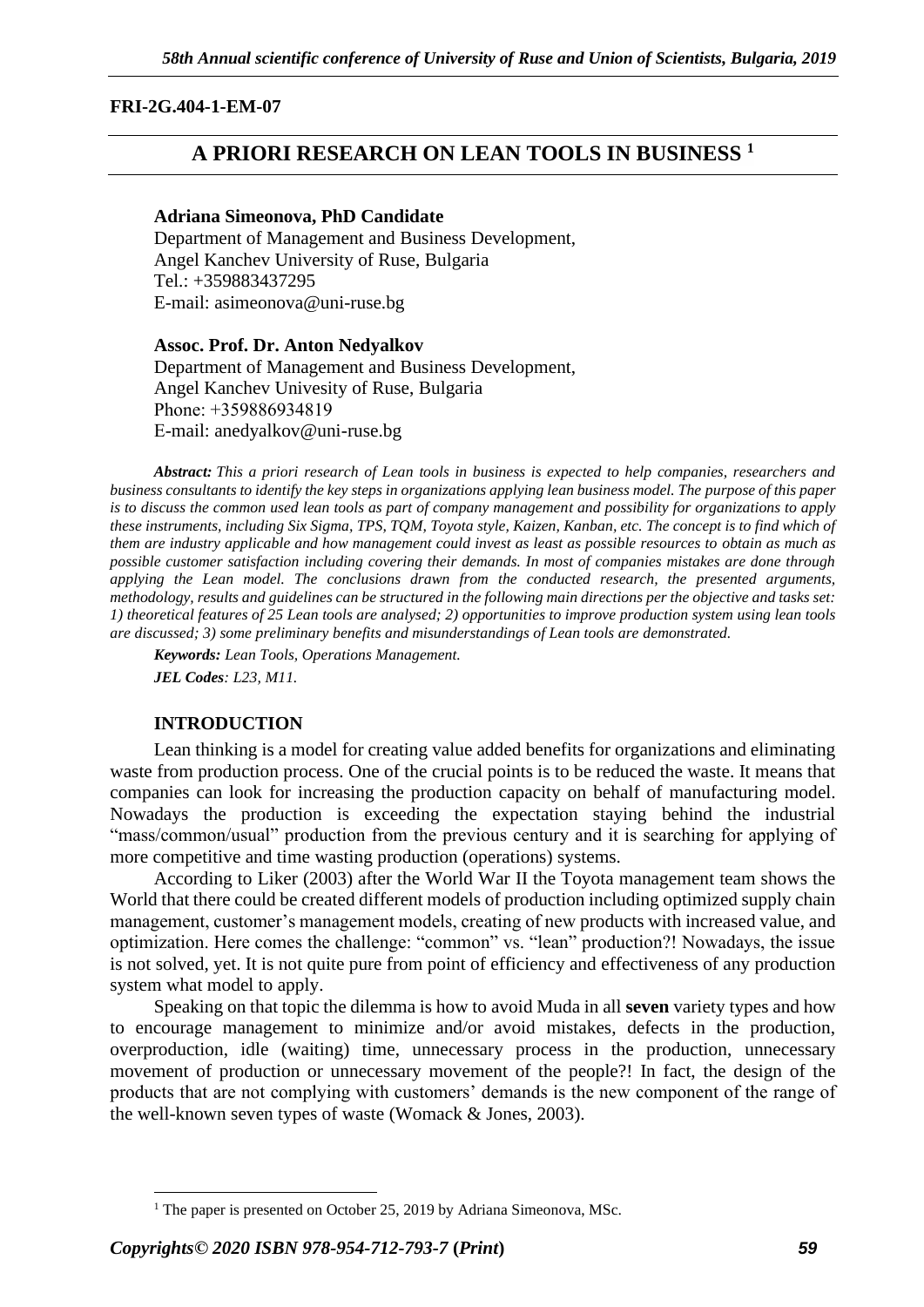Most of managers are evaluating products based on their opinion. Lean thinking turns the benefits through the customer point of view because if a company is ensuring wrong products (including services) by the right way, this will be accepted by client still as "Muda".

The objective of this paper is to identify how the Lean toolbox can improve industrial production factories. It marks key points in implementation process of common production to lean production. Most common mistakes are identified as well as most crucial benefits for the organizations. The management skills and techniques are part of the successful implementation and they can be not underestimated. This paper marks some issues that can be used as guidance during the production process without underestimating the importance of other standards and/or approaches.

# **EXPOSITION**

### **Theoretical Background of Lean Toolbox**

Lean thinking push the companies to deliver higher quality with lower levels of waste, defects, and mistakes. Sounds, easy?!

A waste defining could be a model or long-term heavy procedure depending of the company mindset and the toolbox that company apply certain performance level. From theoretical point of view, in this research will be reviewed 25 Lean tools (Lean toolbox), which could be used during the process of change over from usual/common production to lean production (adapted from Vorne Industries Inc., 2019):

- − **5S** eliminate the waste through organizing the working area. The key principles are: sort, set in order, shine, standardize, and sustain (Fig. 1).
- − **Andon** it is visual system for plant feedback that provides opportunity for the management to react as soon as possible to any eventual alerts within the production. The system encourages the operators to stop the process immediately. The problems could be addressed correctly to the people responsible for their solving.
- − **Bottleneck Analysis** identify where the "low" and narrow places are within the manufacturing cycle and improves them. The analysis improves the wear places within the production (Fig. 2).



Fig. 1. 5S Workplace organization |Source: Brady Worldwide Inc. (2011) Critical X

Fig. 2. Bottleneck analysis Source: Contribution by Adriana Simeonova

- − **Continuous Flow** production with minimal (or no buffers) between steps, smooth production cycle within the manufacturing process. A lot of waste is eliminated as waiting time, transport, inventory, and unnecessary movement of people or machines).
- − **Gemba** (**The Real Place**) the methodology reminds to the managers to get to the real place, where the production is and where the problems occurs. It promotes understanding the process by first hand and by interviews with the plant employees.
- − **Heijunka** manufacturing model that is encouraging production of smaller batches by mixing the product variants within the same process. It reduces lead time, because each product is manufactured more frequently and the batches are smaller.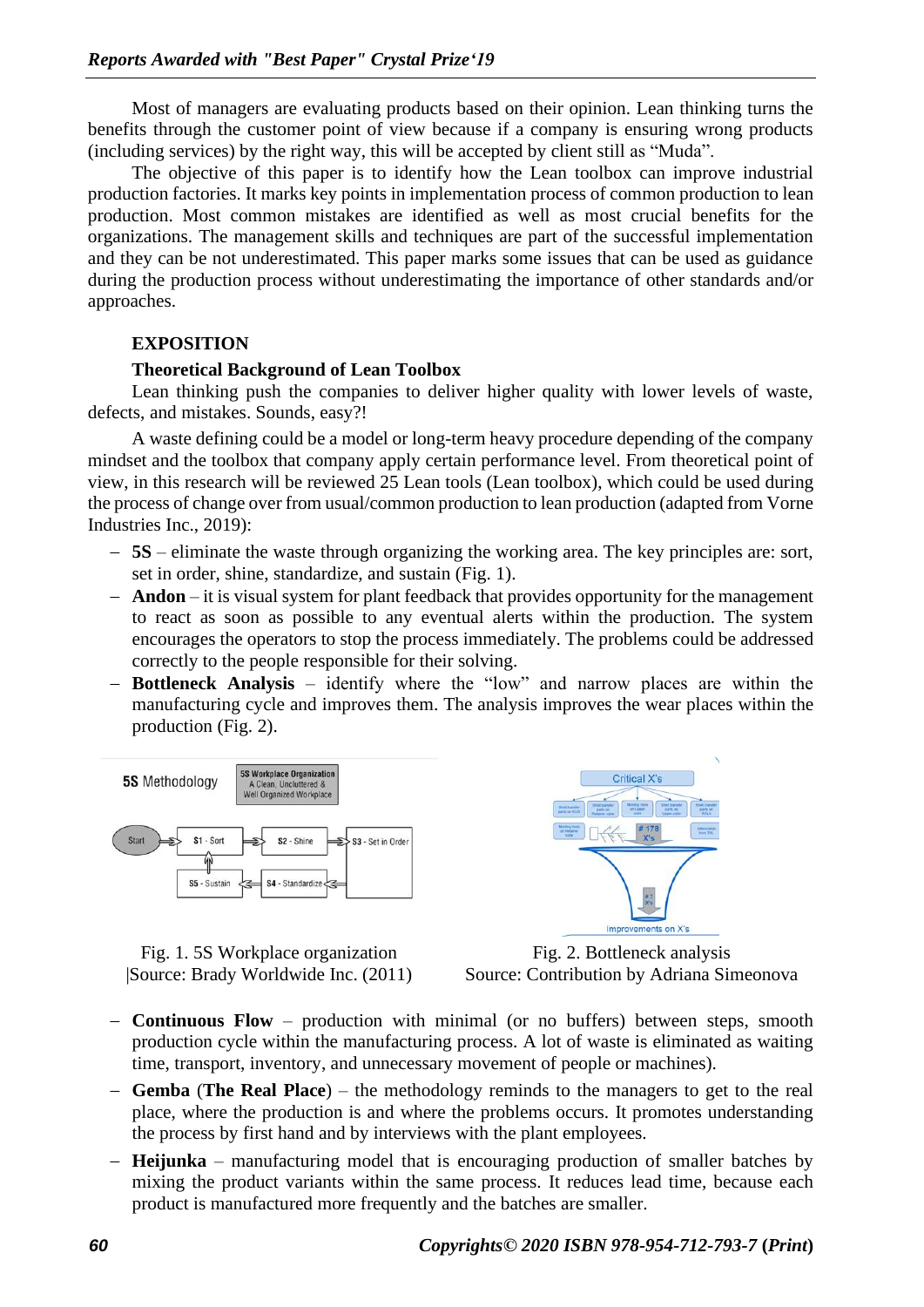- − **Hoshin Kanry** (**Policy Deployment**) there is a meeting point philosophy between the strategy, tactics and the action of the senior management, middle management and plant floor employees. This method eliminates the waste that is coming from poor communication between the people.
- − **Judoka** (**Automation**) automation of the manufacturing process, typically the partial one is less expensive than the full automation. The system is designed with automatically stop when defects are detected. It is reducing labor cost and improving quality.
- − **Just in time** (**JIT**) pull parts based on customer demands instead of pushing production process based on the manufacturing program. It is usually synchronized with Kanban, takt time, Heijunka.
- − **Kaizen** (**Continuous Improvement**) strategy for effective work of the employees together and proactively within the manufacturing process. Eliminating waste within the process/ operation and movement of inventory and people.
- − **Kanban** (**Pull System**) a method that is regulating the flow of goods indicating where more goods are needed. There are used signal cards. It prevents the overproduction and storage of physical inventories/ goods.
- − **KPIs** (**Key Performance Indicators**) they could encourage the organization to complete certain indicators. Here it is extremely important to be appointed the right KPIs indicators that will drive the successful behavior.
- − **Muda** (**Waste**) are aligned with anything that is waste of the customer point of view. The main concept staying behind the Lean thinking model is to be eliminated everything that is non-value added by the customer prospective.
- − **Overall Equipment Effectiveness** (**OEE**) it is measuring system for indicating the loss during the manufacturing process including Availability (downtime), Performance (slow cycle), Quality (rejects); 100% OEE means perfect production cycle – only goods with perfect quality,
- − **PDCA** (**Plan-Do-Check-Act**) improvements model for control and review of the achieved results within the organization. If the results are not corresponding with the plan, then it is expected the organization to reassess and to do it again.
- − **Poka-yoke** (**Mistake Proofing Toolbox**) the concept staying behind poka-yoke model is to prevent error occurring in the production process. The target is to be minimized the defects level and even it is used as Health & Safety model for worker's prevention. The goal is Zero tolerance defects production.
- − **Root Cause Analysis** a problem solving method that helps to be identified the symptoms staying behind the problem. It is commonly used 5 why approach- moving a step closer to the root cause of the critical point. This tool eliminates any types of waste that is connected with unproperly treated problems within the manufacturing process.
- − **Single Minute Exchange of Dies** (**SMED**) it reduces the changeover time to be less than 10 minutes though different types of techniques including: 1) Setup is performed while the process is running; 2) Simple internal setup (the bolts are replaced with knobs and levers); 3) Standardized Working instructions; 4) Non-essential operations are removed; 5) The production is converted in smaller batches, which improves customer's responsiveness.
- − **Six Big Losses** there are six categories of different types of loss that are almost universally experienced in the manufacturing: 1) Breakdowns, 2) Setup/adjustments; 3) Small stops; 4) Reduced speed; 5) Start-up rejects; 6) Production rejects. Most types of the waste are coming as a result of the six big losses.
- − **SMART goals** (specific, measurable, attainable, relevant, time-specific) it helps to be ensured that the company goals and production targets are clearly defined and well-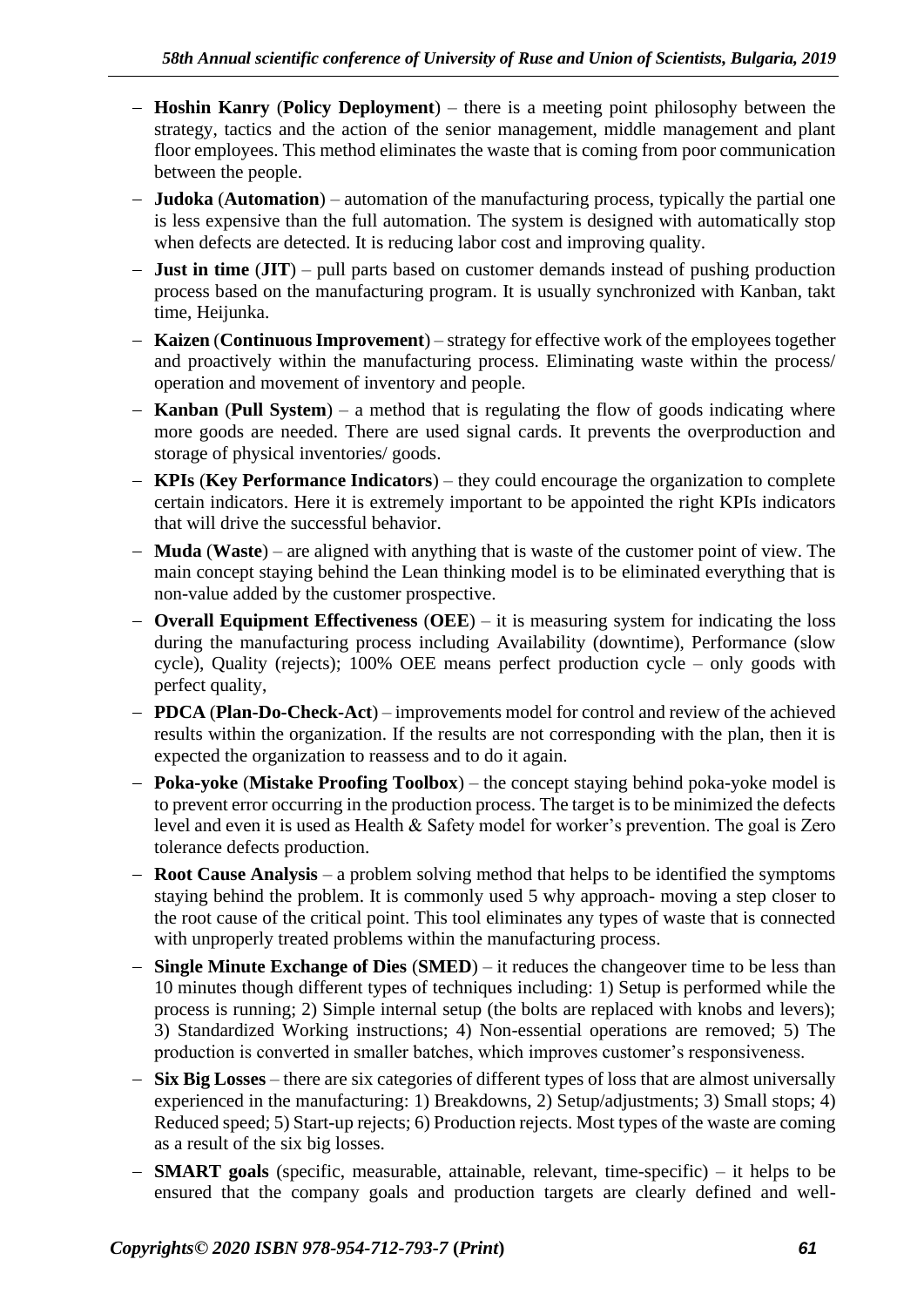supported for the production purposes.

- − **Standardized Work** there are documented procedure for manufacturing, which could be described as best practices guidance. There are including the time for completing each task. Though standardized wok is defined the best practices that forms baseline for future improvement.
- − **Takt time** manufacturing of one piece in every 34 seconds that aligns with customer's brand. It is calculated based on the real production time and the customer's demands. It helps to precise the planning of: employees, shifts, inventory and supply chain. There is effective system to be measured what is the target and where we are as achieved levels, as well.
- − **TPM** (**Total Productive Maintenance**) it is approach that is expected to help to the companies to maintain properly the operational time of the equipment. The focus is held over the operators that is expected to maintain properly their attention over the equipment.
- − **Value Stream Mapping** it is mapping the production flow indicating the current and the future state of the processes (Fig. 3). The mapping is done in a way that marked where our weak points are and where we could try to find a better opportunity for development of the production processes, etc. The VSM is marking where is the process waste (waiting time, people, and inventory).



Fig. 3. Value Stream Mapping Source: Contribution by Adriana Simeonova

− **Visual Factory** – visual indicators and displays highlighted the manufacturing plan and the areas where it could be improved. The conditions of the production are shown in a transparent way for all employees, visitors or stakeholders.

Some papers dealing with related topics can be used as a fundamental reading during the process of Lean toolbox implementation (Liker, 2003; Kirova, 2011b; Womack & Jones, 2003; Vitleemov, 2013) including risk assessment (Kirova, 2011a; Kirova, 2012). On other hand, a framework for service management with some lean instruments are presented for service management (Nedyalkov, 2012; Yorgova, 2015). It means that there is no general framework for improvement of the company process based on Lean Toolbox.

The company should be able to read and use the collected data in aspect to direct the changes, which are needed to be implemented. The data and the pictures will be useful for standardization and implementation process in the easiest and quickly adaptive for the current organization way.

# **Practical Application of Lean Toolbox**

First step is to analyze the current position and to assess where and what is the desired direction of the company. For example, JIT method sounds for the some companies like almost unknown provoke the production to be manufactured only that what is ordered by the client in the desired by the client quantity. JIT is one of the two major shares of Toyota that is production example for minimal stock keeping and transportation waste. JIT is focused the attention of the properly selected layout for the production, essentially, following the production flow. Cellular manufacturing is acting based on the group of the machines in a layout decreasing transportation costs and increasing efficiency and effectiveness of labor force.

SMED examples are appropriate for production, which didn't want to invest a huge amount of materials in non-finished production forced by that the time for changing of machines is long and the lead time for a single product is increased significantly. Marking of the production batches with color tapes and additional training of the personal will help to be decreased the time for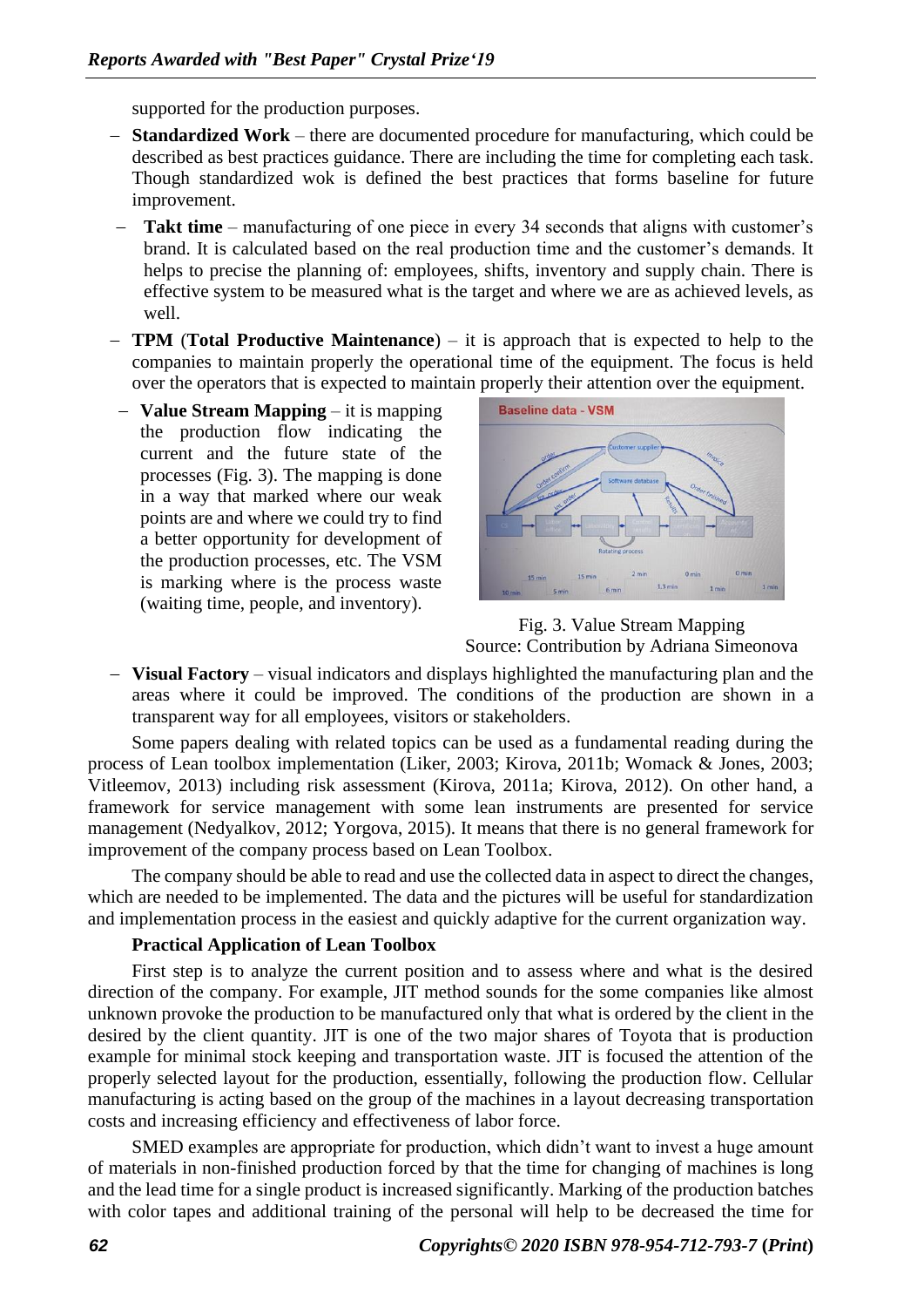exchange of the machines.

Training rooms with real manufacturing and health & safety equipment inside help to the employees to understand where are the most dangerous equipment and what could be avoided in their daily routine. Some of the best examples of the training rooms are giving examples for the viscosity of the oil liquids, the importance of the ordinance of the equipment, lot standardization for work with the machines, etc.

All this good practices are aiming to be prevented Health & Safety accidents for employees and visitors and to be increased the level of the responsibility of the personnel for the importance of their actions (Fig. 4).



Fig. 4. Company internal training room Source: Contribution by Adriana Simeonova

Lean examples could be applied for the aircraft industry where the most of the airplane companies are applying what is the most adequate for them instead to think about the customers prospective. It is commonly happening nowadays to use Airplane Company for a flight from the direction Sofia-Sarajevo for example and the transition path to be connected through Rome. The travelling distance for just 1.5 flying hours is extended to 4 hours with 1.5 waiting time. By customer point of view, it is a waste. The direct flights are double and triple more expensive than the extended option with different transfers and idle time. All this is a crucial area in the airplane services can be significantly improved through the methodology of Lean tools.

Most of our everyday devices are equipped with error proofing system including poka-yoke. They are aiming to prevent the biggest issue that could happen in case of misunderstanding; forgetfulness; wrong identification; lack of experience or lack of standardization; poka-yoke tool is intended to prevent any defects/ incidents or injury during the usage of the equipment and could be easily implemented in the manufacturing system successfully with another instruments.

# **Benefits of Lean Toolbox Application**

Lean toolbox is suitable for the companies implementing it step by step and especially if the management is calibrating the Lean application with another organization standard like ISO 9001, ISO 14001, ISO 45001, etc. The benefits that are expected to be gained by the manufacturing organizations are: 1) Improving of the quality level; 2) Decreasing of the waste (all seven types); 3) Improving the Health & Safety working conditions; 4) Improving the supply chain structure; 5) Improving the connection with the customers and the feedback process; 6) Higher competitiveness; 7) Decreasing of the cost for transportation, inventory, etc.; 8) Zero defects level.

As a result of the implementation the technology not only the human mistakes are expected to be controlled and decreased but as well there is expected the training time for the employees to be decreased in a less time consuming frames. Rejection time of units should be decreased and quality is expected to be quickly improved.

The fundamental idea of poka-yoke tool is that the work should be done by the first time, which means that all operations should be performed with zero tolerance defects in their operational cycle. If the company is planning correctly its production and the process is carefully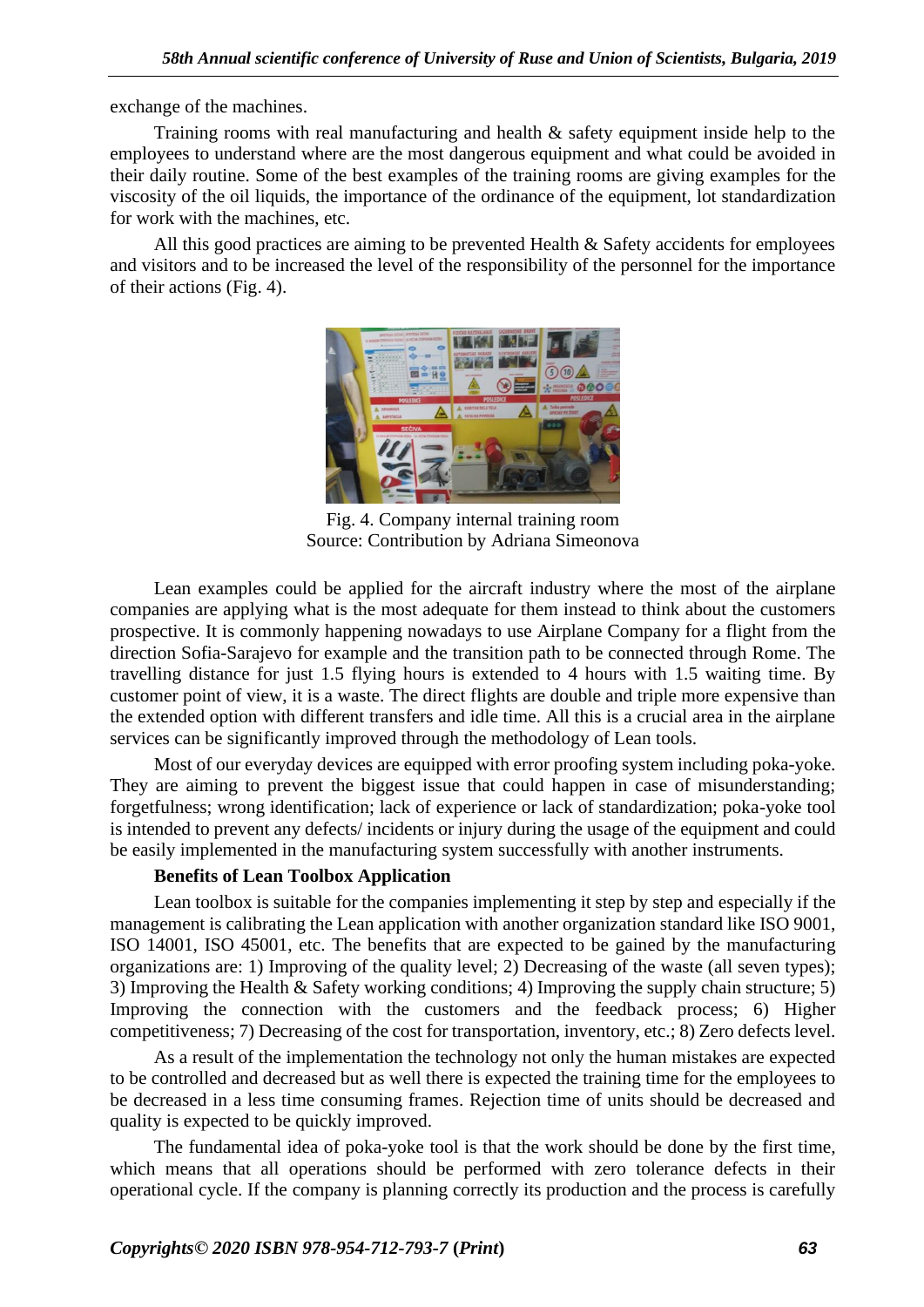monitored during all steps of the operations, poka-yoke (and lean concept in general) could bring a lot for their management teams.

## **CONCLUSION**

The implementation of Lean toolbox is expected to help managers and the organizations to achieve better quality results with lower level of waste (including the 7 different types of waste) and matching with quality optimization process. So, it is expected that the level of the accidents will be significantly decreased and eliminated as a key factor in the company portfolio. The unnecessary movements of machines and staff, and idle time will be reduced as well as the shop floor will be used optimally.

Most of the Lean techniques could be used with mixed variety including their synchronization with standards like ISO 9001, ISO 14001, ISO 45001 and it is expected to be a catalyzing process as a competitive advantage for companies.

The application of traditional approaches for quality control and defect prevention is not completely effective in production process, which is giving to Lean toolbox better control on risk management, coming as a benefit for managers working in uncertain environment.

Most recently applied Lean instruments based on expert research in the area are: 5S, Kaizen, Poka-yoke, PDCA, Kanban, Root Cause Analyses, Total Productive Maintenance, and Value Stream Mapping.

The philosophy of Kanban, Kaizen, SMED & Heijunka are coming from the same root cause and most of organizations are applying them commonly as a mix according to individual understanding and development of production process. Blending Lean instruments could be even more effective and efficient than applying single tool, increasing the continuous improvement process, decreasing the waste level and defects in organizations from a global prospective point of view.

Another questioning (per expert opinion) is that SMED approach could be treated with special attention by the companies that are new in the Lean application due to the lack of the understanding of the process. If it is not applied properly, it could be a reason for health  $\&$  safety accidents, waiting time for machines or a break down in the continuous flow. When applying SMED the company should be based on the floor chart, organization chart, production plan and synchronizing all of them to be selected the most optimal stage for single minute exchange of the production line. The engineering backup and support by all managers on operational and senior level is a key pillar in the success of the Lean concept.

Wrongly applied 5S model could be a reason for ineffective used floor organization, blocked fire extinguishers or first aid section, not clearly understood by the employees' location of the most crucial equipment on site.

Value Stream Mapping, PDCA, Six Sigma are fuel for the organization to be efficient and effective with lower level of risk and defective production. The key benefit is coming from customer point of view based on the expectation that are demanded by stakeholders, clients, suppliers, competitors and market in general. They pushed the management to go beyond the "comfort zone" line and to achieve more than the average for the organization.

However, the risk of implementing Lean tool is available such as employees who are often pushing back from applying any new concepts just because the production is working like this "since several years" or "because nobody does this like that". The routine is giving an advantage to know the process, taking all operational benefits but is pushing the most of the organizations away from any new achievements behind their "comfort zone".

Furthermore, tools as JIT and Kanban, Muda, SMED, Heijunka, Gemba and especially Six Sigma are not quite considered and applied in developing countries. Of course, there are excellent illustrations (organizations) excluding this preliminary research.

As a final conclusion can be cited John Shook who says: "*There are three kinds of leaders. Those that tell you what to do. Those that allow you to do what you want. And Lean leaders that come down to the work and help you figure it out*."